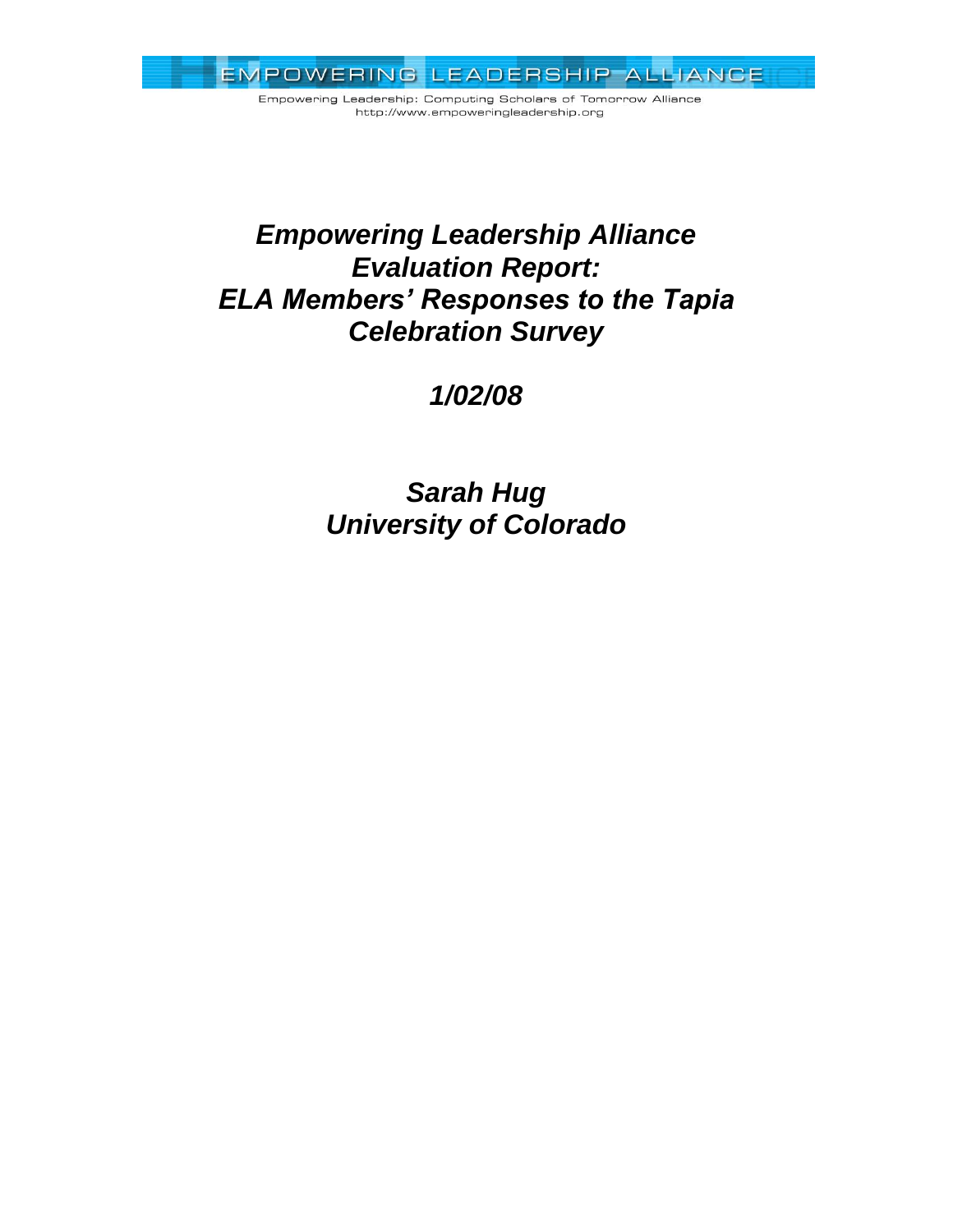Empowering Leadership: Computing Scholars of Tomorrow Alliance http://www.empoweringleadership.org

## *Introduction:*

 $\overline{a}$ 

The Empowering Leadership Alliance (ELA), funded by the National Science Foundation, began in the spring of 2007. Faculty from five elite higher education institutions joined to create a national community serving underrepresented students in computing. The ELA collaborated with organizers of the October 2007 Tapia Celebration to launch the alliance at the event. The ELA held a "Birds of a Feather" Session, a panel, and a reception during the Tapia Celebration. The ELA leadership team worked an information booth, providing resources for interested students and faculty about the alliance and its goals. This report documents data gathered from 53 Tapia Celebration participants who were also members of the Empowering Leadership Alliance.

The survey focused on student, faculty and industry partner expectations and goals for participation in the Alliance, behaviors indicating lasting affects of Tapia Celebration participation, the extent to which ELA members began to develop a social network of peers, and student attitudes towards computing careers and academic pursuits.

# *ELA Membership: Diverse in ethnicity, age, school affiliation*

In the weeks following the October 2007 Tapia Celebration, 53 Empowering Leadership Alliance (ELA) members responded to an online survey. Twenty of the survey respondents are graduate student members of the ELA, eleven are undergraduate students, and eighteen indicated that they are faculty/industry members of the alliance<sup>1</sup>. Students and faculty responding to this survey represent over 18 higher education institutions.

One third of the ELA members responding to the survey are Hispanic/Latino/a (n=14), and a fifth of the ELA members indicated they are Caucasian (n=10). Forty-two percent of ELA survey respondents are African American (n=18). The remaining six ELA respondents are Pacific Islander (n=1), Middle Eastern (n=1), Native American (n=1), or marked " $other"$  ( $n=3$ ).

Forty two percent of the ELA members who responded to the Tapia survey are women (n=18) and 58% are men (n=25). Nearly half of the ELA members are between the ages of 25-35 (n=21). Over one-fifth of the members who completed the survey are  $18-24$  years old  $(n=10)$ , while nineteen percent of Alliance respondents are 36-45 years old (n=8). One member is over 55.

<sup>&</sup>lt;sup>1</sup> It is unclear if 4 of the student members were undergraduate or graduate students, as they did not complete the appropriate Tapia Celebration survey items.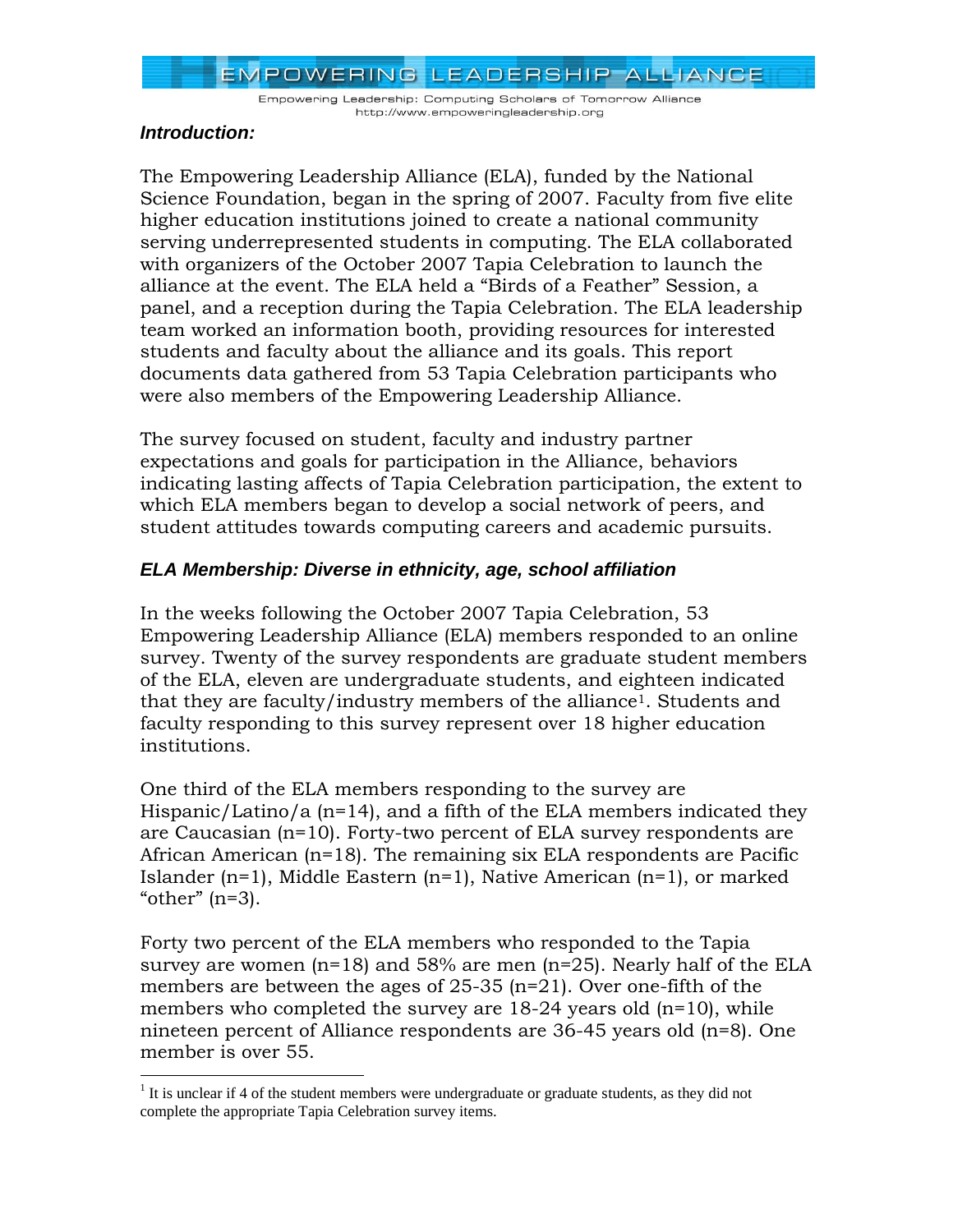Empowering Leadership: Computing Scholars of Tomorrow Alliance http://www.empoweringleadership.org

## *Faculty & Industry Involvement Expanded through Leadership Team Connections and Tapia Celebration Participation*

One third of the ELA faculty and industry members responding to the Tapia survey learned about the alliance through contact with a leadership team member (n=5), and nearly half were leadership team members themselves (n=7). One third of the respondents learned about ELA at the October Tapia Celebration (n=5).

## *Faculty and Industry Partners Serve Students, Recruit them into Graduate School*

Faculty and industry members of the ELA expressed a desire to help students succeed in (often isolating) elite computing departments, through recruitment, encouragement, and outreach. They also aim to convince underrepresented minority students to continue their computing studies in graduate school. See quotes below.

"I hope to mentor minority students and help them get involved with research, either my own or at their respective universities. I also would like to get involved with outreach programs developed to try to increase and retain minority involvement in computer science." --An ELA partner

"I hope to improve the retention of students of color in my department, and to help make a more welcoming environment in my field."

--An ELA partner

"(I will benefit from ELA participation by) Meeting and mentoring more students. Hopefully, some may want to be graduate students or faculty at my institution."

--An ELA partner

# *Tapia Celebration, Local Professors Recruit Students Into ELA*

Many of the students learned about the ELA at the Tapia conference  $(39\%, n=12)$ , and an equal amount of students learned about the alliance from a professor at their home institutions (39%, n=12). Other means by which ELA students learned about the alliance include: student services announcement  $(n=2)$ , a conversation with another student  $(n=2)$ , an internet search (n=5), and an academic department announcement (n=5).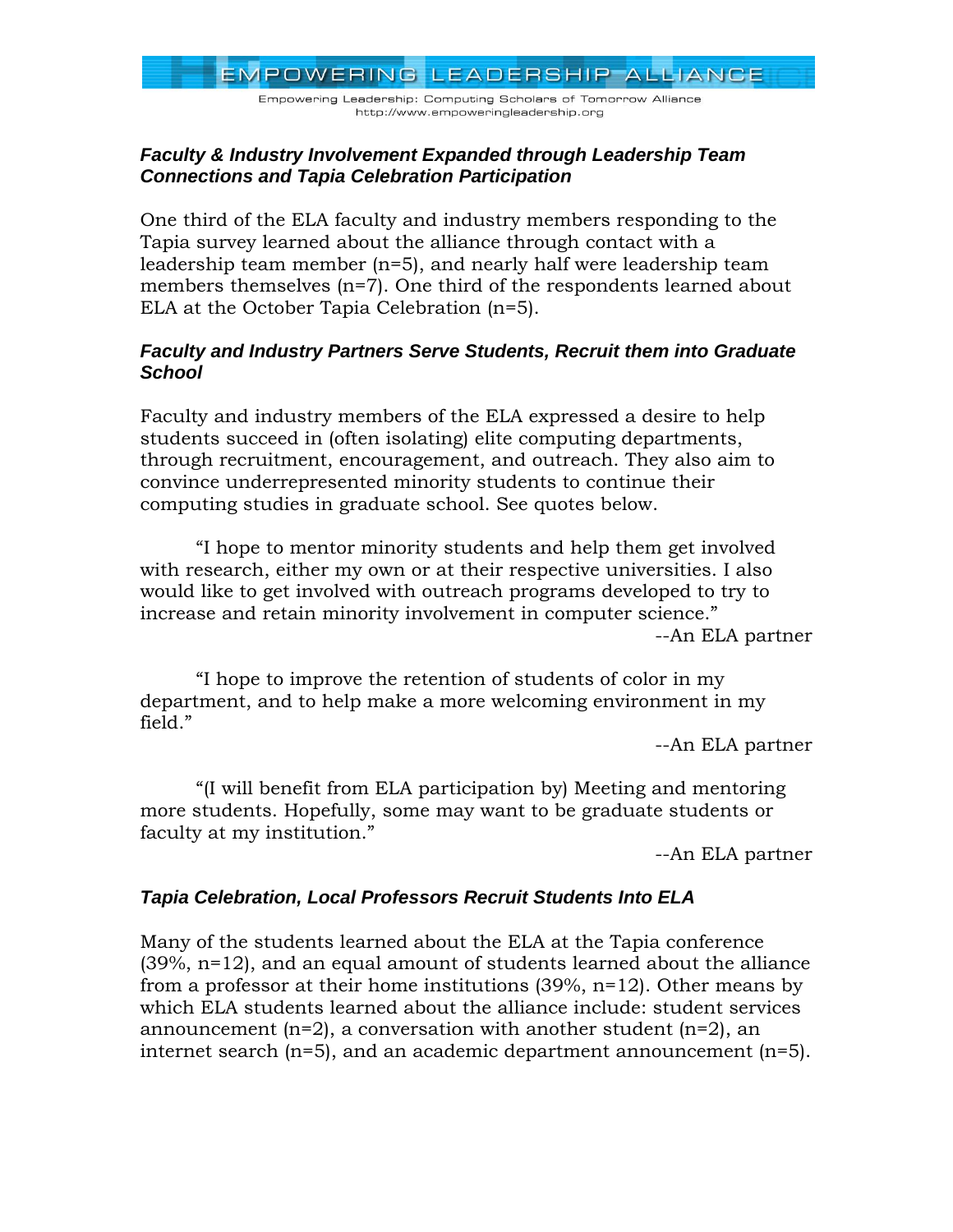Empowering Leadership: Computing Scholars of Tomorrow Alliance http://www.empoweringleadership.org

#### *Networking Strongest for Students to Students, Students to Faculty*

All of the ELA student members who attended the Tapia Celebration met at least one faculty member of the alliance, and 58% of them met 3 or more faculty members of the ELA at the event (n=18). Just over half of the students reported meeting 1 or 2 industry members of the alliance at the Tapia Celebration (55%, n=17), and nearly one fifth met 3 or more industry members of the alliance. However, 25% of ELA students responding to the Tapia survey did not meet any industry representatives of the alliance.

Students were successful in meeting other student members of the ELA. Two thirds of the students reported meeting three or more ELA student members at Tapia (n=21), and nineteen percent met one or two other ELA students at the conference. A fraction of the ELA students were unsure if they met other ELA members  $(13\%, n=4).2$ 

## *More Than Half of ELA Students Feel Isolated in Computing Departments*

Nineteen students responded that they often felt isolated in their home department (61%). This percentage differed from the 46% (n=24) of all Tapia Celebration student participants responding to this survey who often felt isolated in their home departments.<sup>3</sup> One interpretation of this difference is that students who felt isolated were more likely to seek participation in the Empowering Leadership Alliance.

# *ELA Students Confident, Dedicated to Computing After Tapia Celebration*

All thirty-one ELA student respondents are confident that they will complete their degrees (100%, n=31). The majority of student respondents learned about computing careers at the Tapia conference (81%, n=25), and received valuable advice for getting through their academic programs (97%, n=30). The Tapia Celebration reaffirmed ELA students' beliefs that computing work is important (84%, n=31), and increased students' dedication to complete their degrees (90%, n=28).

## *Student Participants Expand Networks, Seek Academic and Professional Opportunities Following October Event*

Nearly half of the ELA student respondents indicated that after the October event they had contacted a faculty member they first met at the Tapia Celebration (48%, n=15). Seventy-one percent of students

 $\overline{a}$ 

 $<sup>2</sup>$  The ELA provided ribbons members adhered to name tags that indicated membership, but students may have met one another</sup> outside of conference events, when nametags were removed.

<sup>3</sup> This difference approached statistical significance alpha=0.07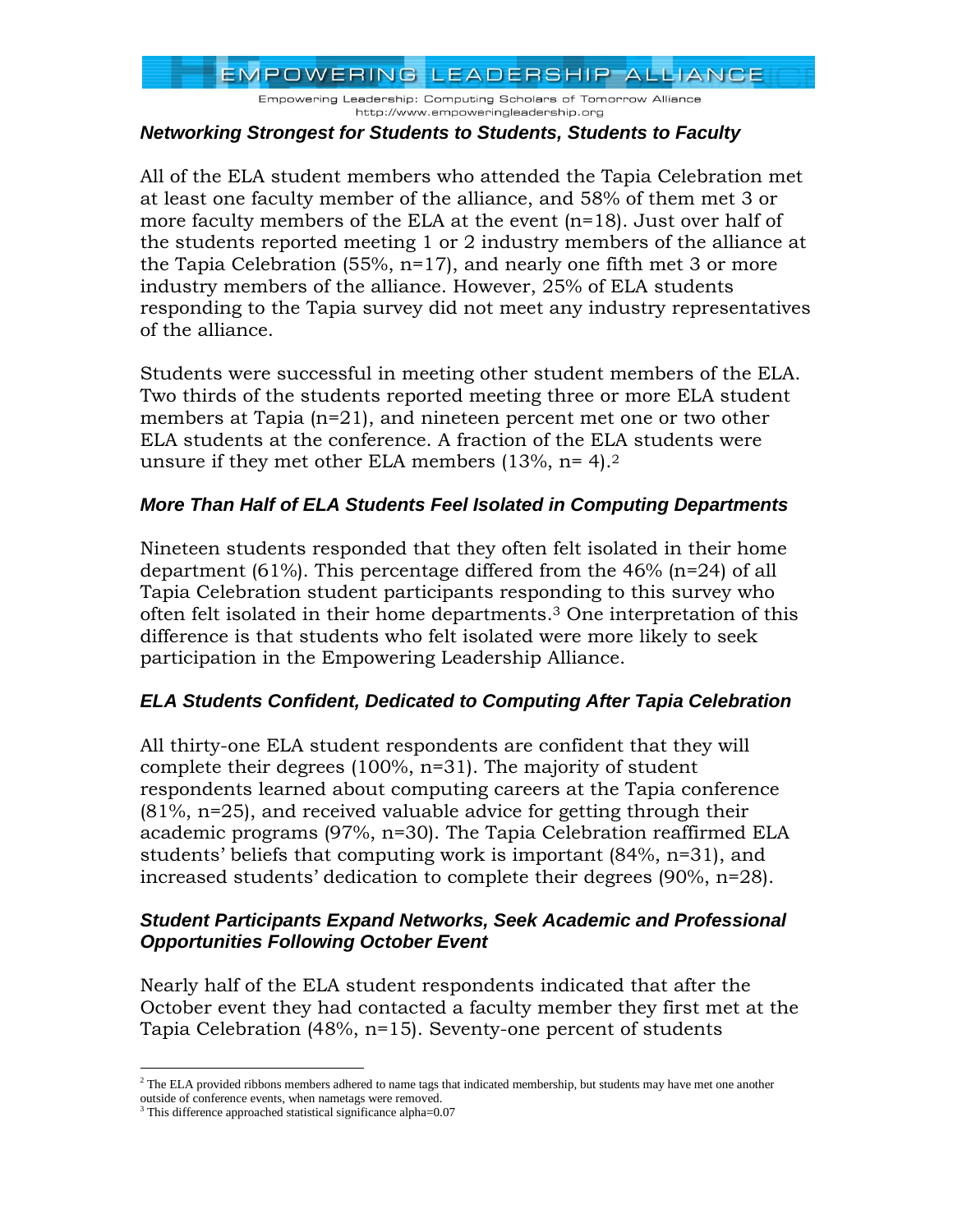Empowering Leadership: Computing Scholars of Tomorrow Alliance http://www.empoweringleadership.org

contacted a fellow ELA student member after the Tapia Celebration (n=22). Over half of the students contacted an industry representative of ELA after the conference  $(55\%, n=17)$ . Twelve of the ELA student members searched for research articles written by Tapia Celebration presenters and speakers (43%).

Nearly a third of the students inquired about graduate school opportunities following their participation in the Tapia Celebration (32%, n=9), and three ELA students applied for graduate programs based on the information they received at the Tapia Celebration.

Forty percent of the student ELA respondents searched for corporate careers based on information received at the Tapia Celebration  $(n=12)$ , and nearly one quarter of respondents applied for industry employment following Tapia participation (23%, n=7).

# *Past Tapia Involvement Increases Community, Mentoring Opportunities*

Thirteen of the ELA survey respondents had participated in past Tapia Celebrations. Many participants reported ways in which Tapia participation led to professional, academic, and social benefits. Four participants conducted research with colleagues they first met at Tapia, while two published research articles with Tapia colleagues. Three ELA participants co-authored a grant proposal with someone they first met at Tapia.

Tapia colleagues contacted one another about educational opportunities  $(n=6)$ , and job opportunities  $(n=5)$  as well. ELA members who attended Tapia Celebrations also contacted one another about academic employment opportunities (n=5).

Most of the ELA participants with former Tapia Celebration experience asked for or gave Tapia colleagues career or academic advice (n=10). Another large majority of Tapia colleagues connected with one another at other conferences, and felt they knew someone there (n=11).

## *Faculty/Industry Commit Time to Mentor Students, Spread the ELA Message*

 $\overline{a}$ 

In all, faculty and industry representatives responding to the Tapia Celebration survey pledged 458 hours per month to further Empowering Leadership Alliance goals.<sup>4</sup> The majority of faculty and industry ELA

<sup>4</sup> This figure was determined by calculating the average number of pledged hours per category and multiplying each amount by the number of responses in that numerical category. For example, 5 individuals said they would be willing to mentor a student for 1-5 hours per month. The number of individual responses, 5, was multiplied by the average number of hours pledged, 3, to average 15 hours per month. This was repeated for each time category and for each ELA task. Raw data is available upon request.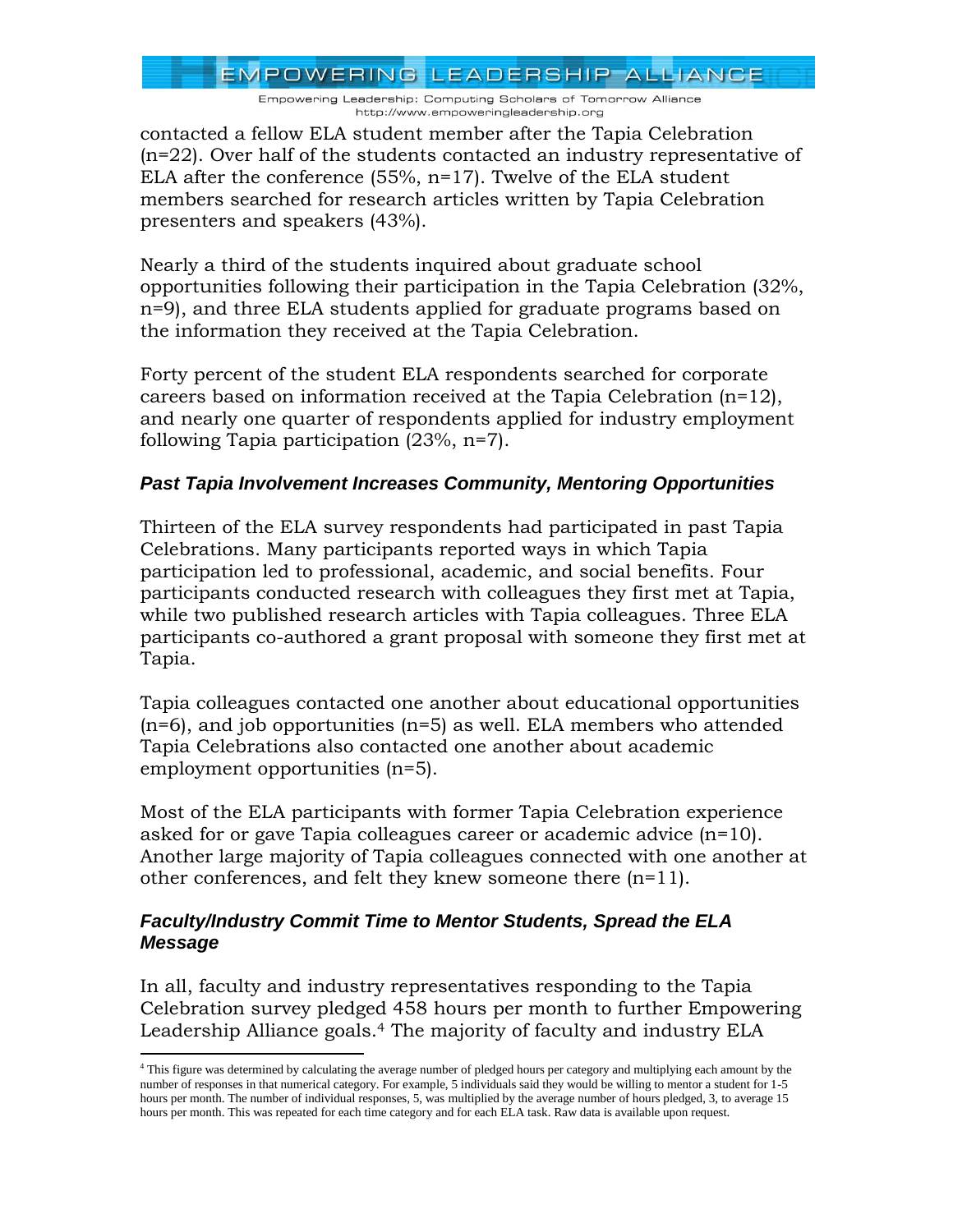Empowering Leadership: Computing Scholars of Tomorrow Alliance http://www.empoweringleadership.org

members plan to mentor students (85%) and spread the word about the Empowering Leadership Alliance (92%) at least 1-5 hours per month. More than half plan to spend time finding students internships and other computing work (62%), discussing with students via online chats and discussions (69%), and attending videoconferences (57%). Half of the respondents (50%) will present technical talks via videoconference to students, faculty, and industry partners, while slightly fewer said they would host local events on campuses (42%).

## *ELA to Provide Infrastructure for Underrepresented Computing Professionals' and Students' Networking and Development*

Students hope that ELA will assist them in their academic and professional pursuits. In particular, students hope the ELA will provide support, structure, and venues for networking (39%, n=7), mentoring (39%, n=7), and providing information sessions (33%, n=6) for underrepresented students. Students also hope to learn about scholarship opportunities (17%, n=3) and employment prospects (11%, n=2) in computing through their participation in ELA.

The Empowering Leadership Alliance may serve as an impetus for some students to socialize with others in their field across institutions. See quote below.

"(ELA can assist me) by pulling me out of the books and getting me comfortable with others who have similar interests and goals." –ELA student

# *Students Hope to Network, Get Advice, and Provide Service in ELA*

Half of the students surveyed hoped to network with industry and faculty professionals through their participation in the ELA  $(50\%, n=12)$ .<sup>5</sup> Often this goal was paired with a desire to receive advice and mentoring through the Alliance (29%, n=7). See quote below, from a student member of the ELA.

"I hope to gain more of an opportunity to meet people (who) will shape and inspire my career direction, through networking and mentoring, (and through) listening to my thoughts, perspectives, and ideas." -Student member of ELA

Another common goal for student members of the ELA was to have the opportunity to provide service to other students who are members of

 $\overline{a}$  $5$  Twenty-four students answered this open-ended survey item. Responses were coded iteratively as themes emerged from the data. Coding scheme and item responses will be made available upon request.